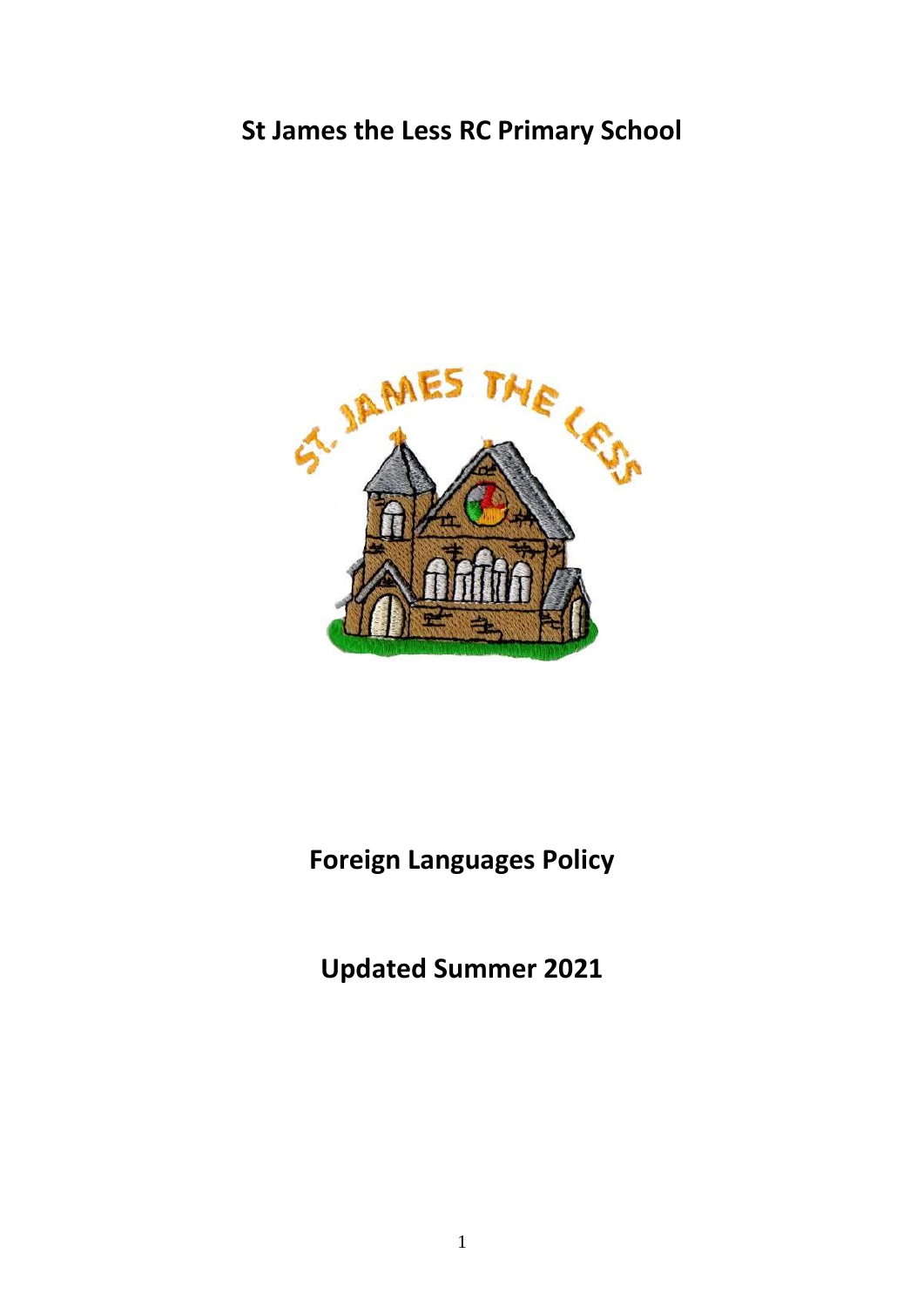

At St James the Less RC Primary School we believe that the learning of an additional language provides a valuable educational, social and cultural experience for pupils. It helps them to develop communication skills, including key skills of speaking and listening and extends their knowledge of how language works. Learning another language gives children an additional perspective on the world, encouraging them to understand their own cultures and those of others.

# **Aims and Objectives**

The aims and objectives of learning a foreign language in primary school are:

- to foster an interest in learning other languages;
- to introduce young children to another language in a way that is enjoyable and fun;
- to make young children aware that language has structure, and that the structure differs from one language to another;
- to help children develop their awareness of cultural differences in other countries;
- to develop their speaking and listening skills;
- to lay the foundations for future study.

#### **Organisation**

There are three main contexts in which language teaching and learning take place.

#### **(i) Language Lessons**

A European language is taught to all children in Key Stage 2 for 30 minutes per week following the broad guidelines set out in the National Curriculum which ensures that there is continuity and progression in both skills and content across all classes. Published resources including fiction and non-fiction texts and computer software are available for use throughout the school.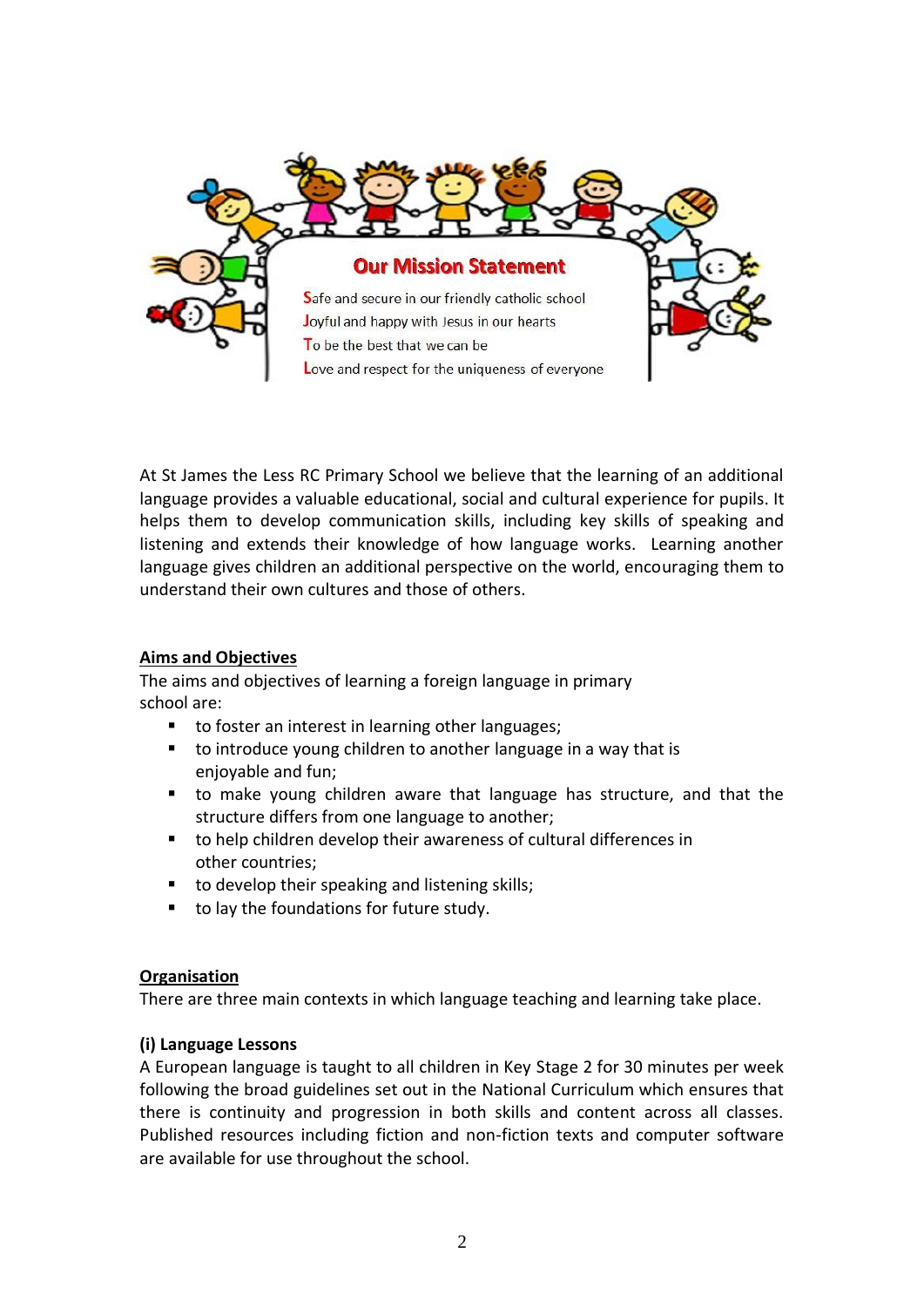#### **(ii) Language embedded into other lessons**

Where appropriate, teachers give children opportunities to practise MFL in the context of lessons in other subject areas. For instance, some instructions may be given in Spanish in a PE lesson; or children may count in Spanish/ while carrying out a Numeracy activity. This acts to reinforce the vocabulary and structures they have learned.

#### **(iii) 'Incidental Language'**

There is also an expectation that children will develop their language for communicating in real-life contexts becoming part of the day to day life of the school. For example, teachers may use Spanish to give simple classroom instructions ('come in quietly', 'entrad en silencio'; 'listen', 'escuchad'; 'look','mirad'), to ask questions ('What's today's date?', 'Qué fecha es hoy'; 'What time is it?' 'Qué hora es?')

#### **The Curriculum**

Based on the KS2 Framework for Languages we teach children to know and understand how to:

- ask and answer questions;
- use correct pronunciation;
- memorise words;
- interpret meaning;
- look at and appreciate life in another culture.

# **Teaching & Learning Styles**

We are developing language learning in our school by:

- **•** providing a rich and varied input of the language, so that children hear and interact with the sounds and patterns of the new language
- use active learning to engage motivation
- use games and songs to maximize enjoyment
- embed languages in class routines and school life
- integrate language learning across the curriculum to connect with learning in other subject areas.

#### **Inclusion**

At our school we teach a foreign language to all children, whatever their ability. Language learning activities are planned in such a way as to encourage the full and active participation of all pupils. Work is differentiated as appropriate to the needs of individual children. Pairs and groups for collaborative work may be made up in different ways, depending on the task.